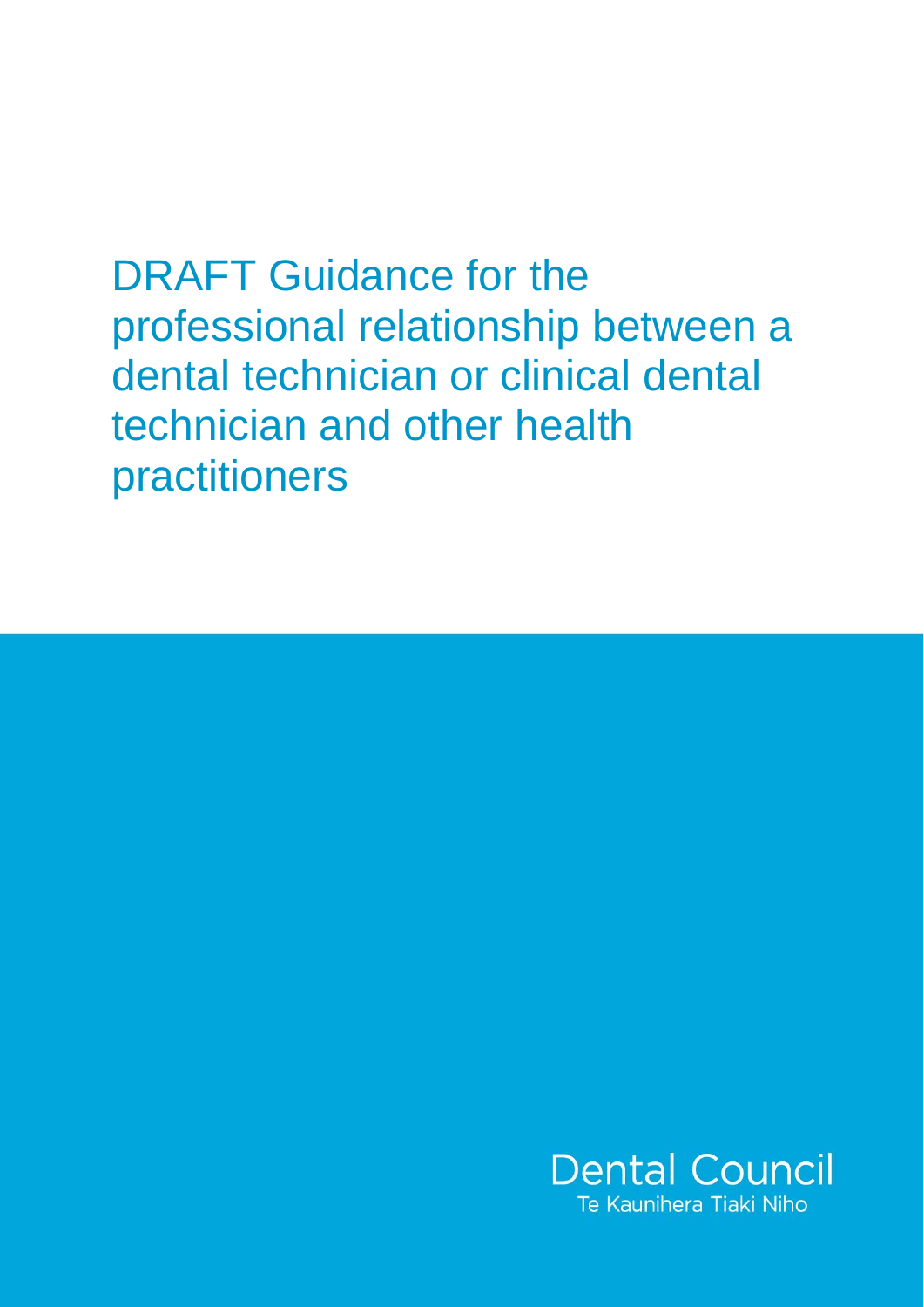# Introduction

Dental technicians and clinical dental technicians are registered oral health practitioners who design, construct and repair fixed and removable oral and extra-oral appliances and prostheses, e.g. dentures, crowns, bridges and implant supported prostheses, to the 'prescription' of another registered health practitioner who is authorised by their scope of practice to perform the fitting of the appliance or prostheses, e.g. dentist, dental specialist, clinical dental technician, medical practitioner or other practising health practitioner.

In this context 'prescription' is defined as an instruction, either written or verbal, by an appropriately registered health practitioner to a dental technician to carry out a procedure contained in their registered scope of practice.

Clinical dental technicians can also work as independent practitioners and deal directly with the public in the making and fitting of complete removable dentures, and some other types of removable dentures and intra- and extra- oral appliances.

The individual scopes of practice are described by the Dental Council ('the Council') and detail the activities dental technicians and clinical dental technicians may perform, commensurate with their education, training, experience and competence.

The professional relationship that exists between a dental technician or clinical dental technician and the practitioner prescribing to them carries with it responsibilities for the parties involved.

## Purpose

The purpose of this guidance is to detail the professional responsibilities of dental technicians and clinical dental technicians when providing or sourcing dental technology services, and health practitioners prescribing to them.

# Responsibilities of practitioners

## Dental technicians

- $\triangleright$  Have a responsibility to seek professional advice from, or give professional advice to, the prescribing practitioner in a timely manner, when advice is required.
- ➢ Are responsible for keeping accurate and up-to-date records of advice sought, received or provided.

## Clinical dental technicians

- ➢ Have a responsibility to ensure that the patient's mouth is fit for the purpose and free of disease, disorder or abnormality before taking any impression or fitting any denture or appliance. The clinical dental technician's assessment may result in the need for timely referral of the patient to a dentist, dental specialist or medical practitioner.
- $\blacktriangleright$  Have a responsibility to seek professional advice from, or give professional advice to, the prescribing practitioner in a timely manner, when advice is required.
- ➢ Are responsible for keeping accurate and up-to-date records of advice sought, received or provided.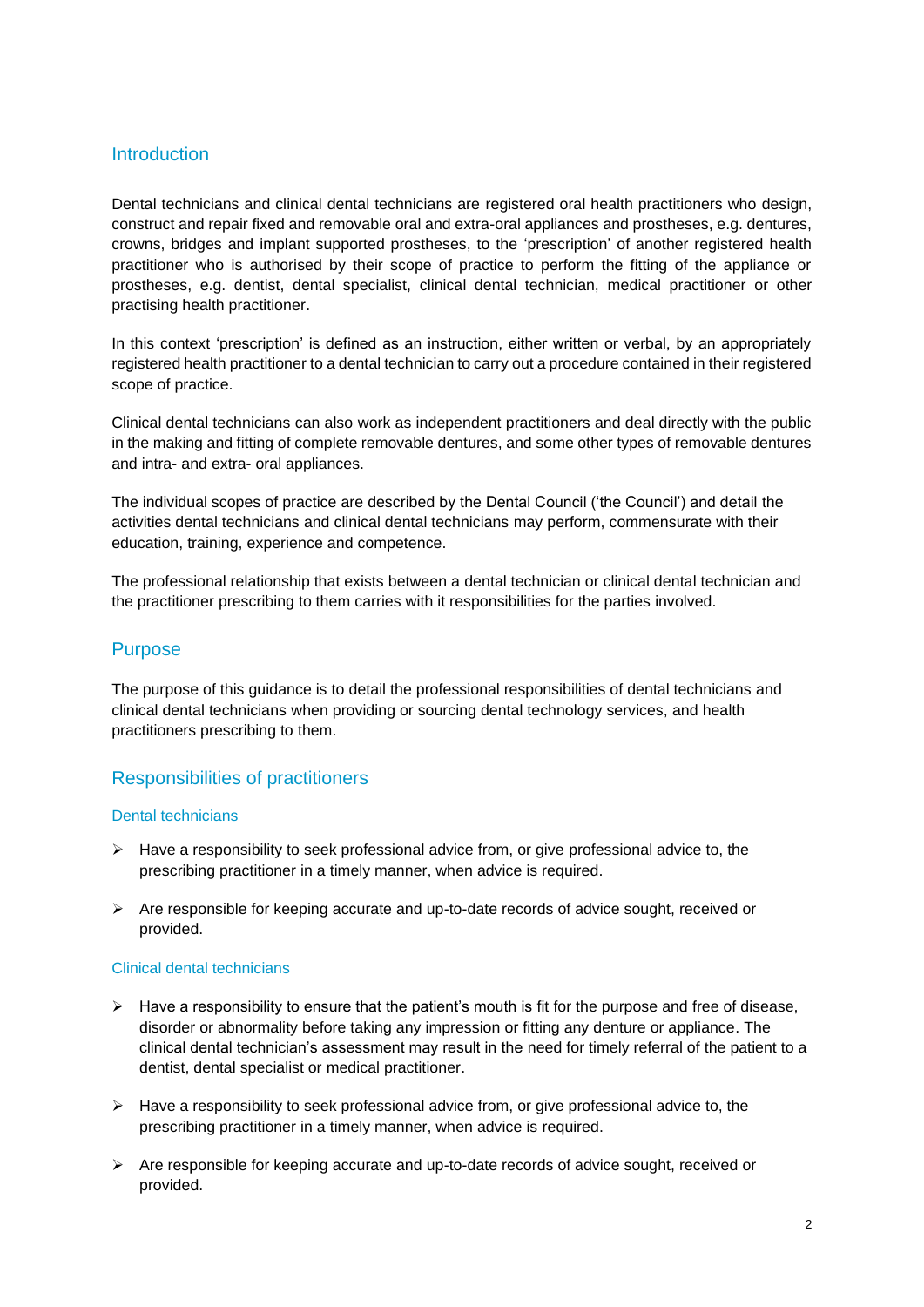- $\triangleright$  May not adjust, modify or treat the natural dentition, bone, soft tissue or dental restorations; apart from the use of tissue conditioners and soft lining materials.
- $\triangleright$  Are jointly responsible with the prescribing practitioner for ensuring the patient is informed of all treatment options available.
- $\triangleright$  In the case of designing, constructing, relining or fitting a removable partial denture directly for a patient, the clinical dental technician is obliged to refer the patient to a dentist or dental specialist to provide an oral health certificate. By supplying an oral health certificate the dentist/dental specialist confirms there are no diseased or unhealed hard or soft tissues, or any other abnormalities contraindicating the provision of a partial denture.
- $\triangleright$  Have a responsibility to ensure the patient is referred back to the prescribing dentist/dental specialist for the final fitting of appliances that can be provided only under prescription, with the exception of extra oral maxillofacial prostheses.

Final fitting for clinical dental technicians means ensuring the patient is referred back to the prescribing dentist/dental specialist for the subsequent management and ongoing monitoring of the patient's oral health.

## The prescribing practitioner

- $\triangleright$  Is obliged to assess and have confidence in the skills and competence of dental technicians or clinical dental technicians undertaking their work, and be familiar with their scopes of practice. A verifiable measure of a dental technician's qualification, skill and competence is whether or not he or she is registered with the Dental Council and holds a current annual practising certificate.
- $\triangleright$  Has a responsibility to ensure that all products purchased and supplied by a dental laboratory are of an acceptable quality or standard, and that a custom-made appliance supplied to them (or to a patient) is traceable in the event of a product recall or an adverse reaction or complaint.
- $\triangleright$  Has a responsibility to give timely advice to the dental technician or clinical dental technician undertaking their work, and seek advice from the dental technician or clinical dental technician, when required.
- $\triangleright$  Is responsible for keeping accurate and up-to-date records of advice sought and provided, prescriptions provided, and oral health certificates issued (where applicable).
- $\triangleright$  Is obliged to be available when the patient is having a shade taken or checked with the dental technician in case of emergency; and as soon as possible on the same day to recement the temporary restoration (where applicable).
- ➢ Is jointly responsible with the clinical dental technician for ensuring that a patient is informed of all treatment options available.
- $\triangleright$  In cases where work is undertaken by a clinical dental technician under prescription, the prescribing practitioner (dentist, dental specialist, clinical dental technician, medical practitioner) remains responsible for the clinical care outcomes of the patient.
- $\triangleright$  Is responsible for confirming that a clinical dental technician is registered in the additional scope of practice for the scope for implant overdentures before delegating associated clinical tasks to them.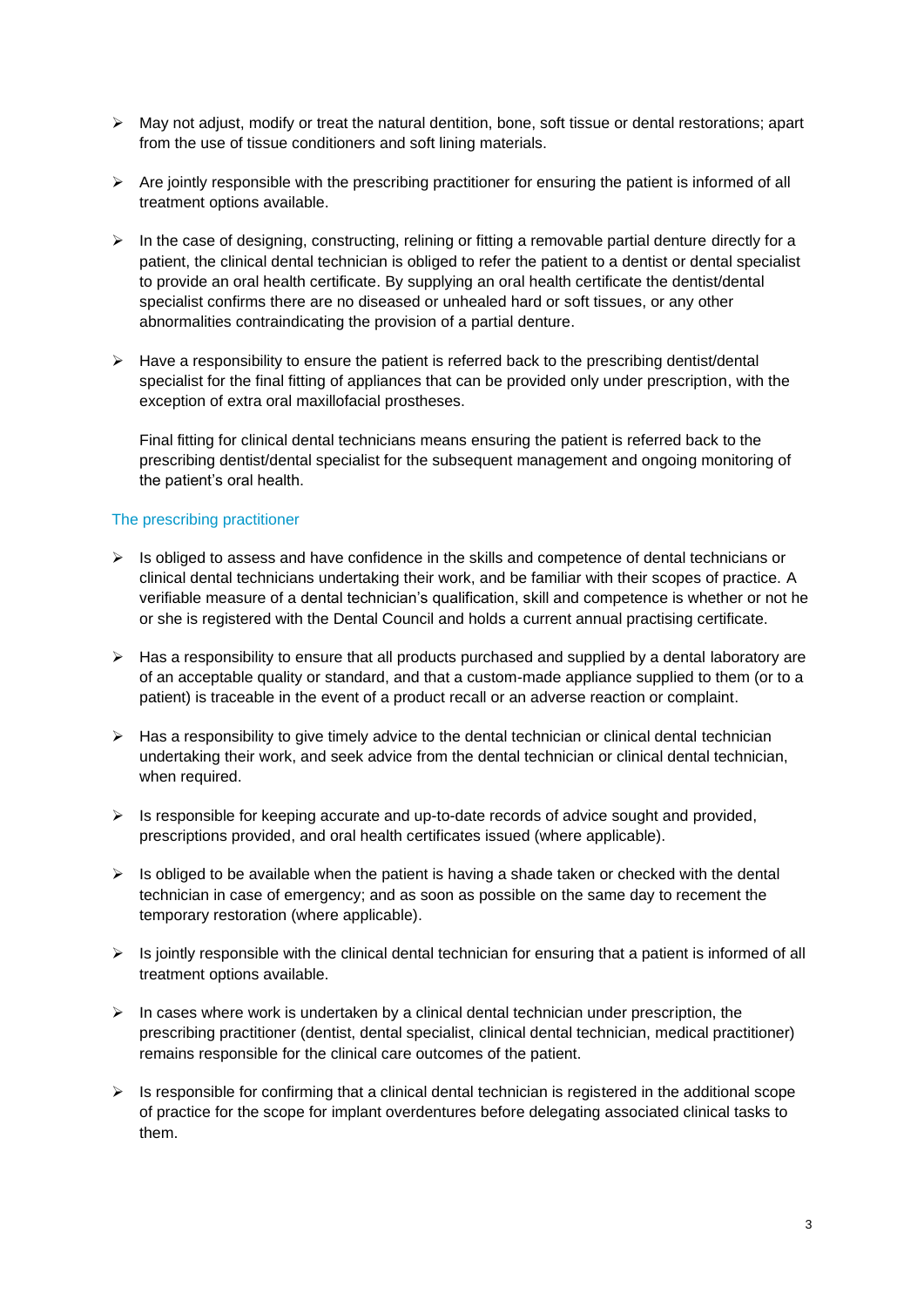## A dentist or dental specialist

- ➢ Is responsible for providing an oral health certificate to a clinical dental technician wishing to supply a removable partial denture direct to the patient only when there are no diseased or unhealed hard or soft tissues or any other contraindicating abnormalities. An oral health certificate template is provided on page 5 of this guidance.
- $\triangleright$  Is always responsible for the final fitting of:
	- Removable complete and partial immediate dentures
	- Removable complete and partial root/tooth overdentures
	- Removable complete and partial overdentures on implants
	- Dental appliance therapy for the treatment of sleep disorders.